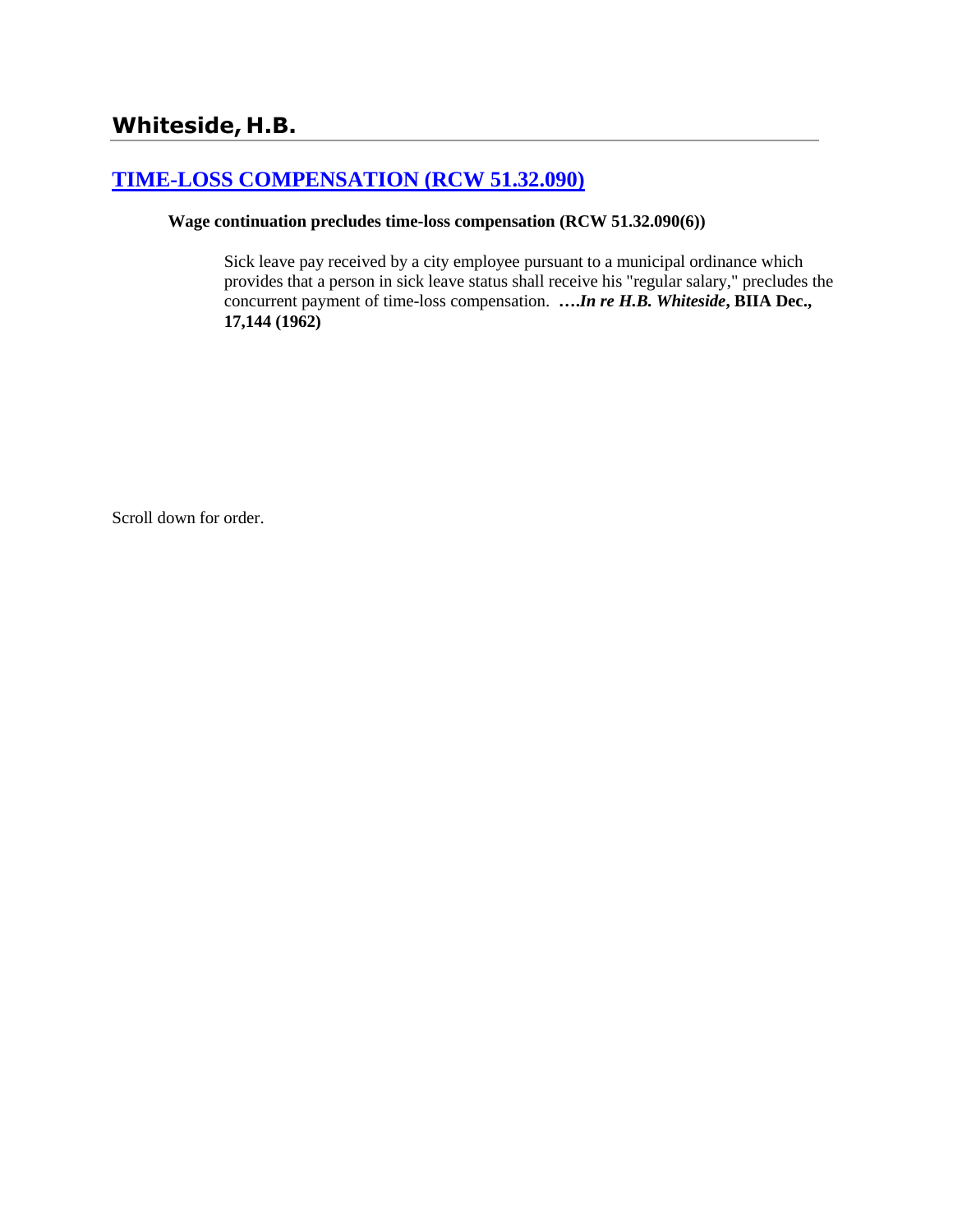#### **BEFORE THE BOARD OF INDUSTRIAL INSURANCE APPEALS STATE OF WASHINGTON**

**)**

**IN RE: H. B. WHITESIDE ) DOCKET NO. 17,144**

**CLAIM NO. C-536536 ) DECISION AND ORDER**

APPEARANCES:

Claimant, H. B. Whiteside, by Springer and Norman, per Herbert Springer

Employer, City of Longview, by Wayne D. Purcell, Assistant City Attorney

Department of Labor and Industries, by The Attorney General, per Walter F. Robinson, Jr., Assistant

This is an appeal filed by the claimant, H. B. Whiteside, on January 31, 1962, from an order of the supervisor of industrial insurance dated December 29, 1961, awarding the claimant time-loss compensation for the period October 8, 1961, to December 8, 1961, "less previous award", and, also, from an order of the supervisor dated January 17, 1962, awarding the claimant time-loss compensation for the period December 8, 1961, to January 8, 1962, "less partial overpayment previous award". **SUSTAINED AS TO BOTH ORDERS**.

# **DECISION**

The sole issue before the board in this appeal is whether the claimant is entitled to time-loss compensation for the period from August 2, 1961, to October 7, 1961.

It is undisputed that the claimant was, in fact, totally, temporarily disabled due to the injury for which this claim was filed during the period from August 2, 1961, to October 7, 1961. However, the employer and the department contend that he was not entitled to time-loss compensation during this period as he was carried on "sick leave" and paid his regular salary by the City of Longview.

The claimant's contention, as stated by his counsel, is that "the sick leave was paid to him based on his tenure as a city employee and was not money derived from his personal labor or wages during this period which is contemplated by the workmen's compensation act."

The controlling statute is R.C.W. 51.32.090 (5), which provides that: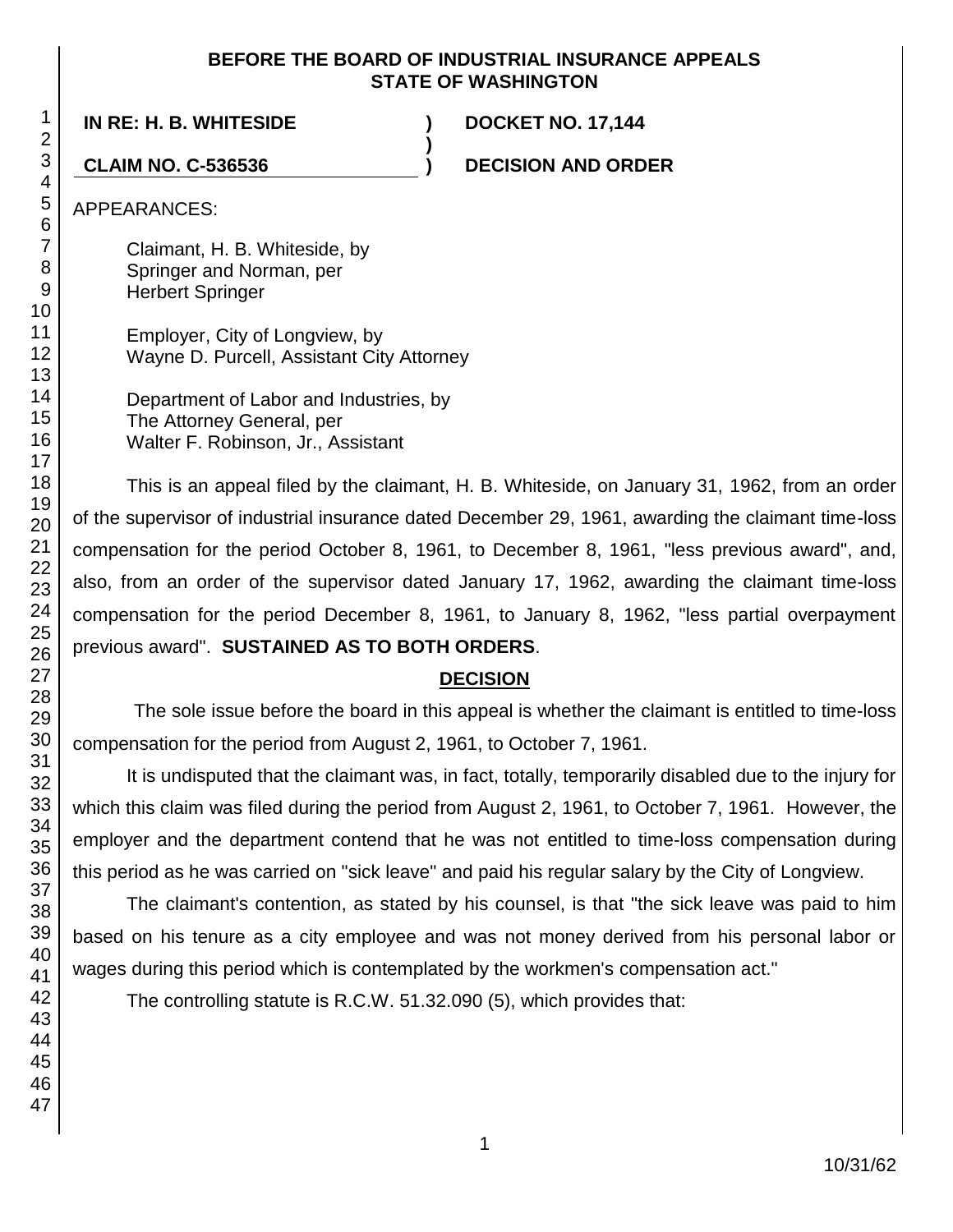"Should a workman suffer a temporary total disability and should his employer at the time of the injury continue to pay him the wages which he was earning at the time of such injury, such workman shall not receive any payment provided in subsection (1) of this section from the accident fund during the period his employer shall so pay such wages."

The claimant's salary during the period in question was paid to the claimant pursuant to a resolution (No. 563) by the City Council of the City of Longview, which provides, in part, (Sec. 6) that "Employees of the City of Longview, Washington, who have accumulated sick leave may be permitted to remain away from their employment during such time as they may be unable to properly perform their job, due to illness or physical disability, for as many days as they have accumulated as sick leave, without loss of compensation", and further, (Sec. 9) that "whenever a request for sick leave is approved, the employee of the City of Longview, Washington, who was absent from his employment and whose request for sick leave was approved, shall receive his regular salary for such time as he was absent from his employment." (Emphasis added) Although an employee may accumulate up to ninety days sick leave under the resolution, unlike accumulated vacation leave, he does not receive compensation therefor upon termination.

It is apparent, therefore, that the City of Longview continued to pay the claimant his regular salary during the period in issue and that such payments were not, as contended by the claimant's counsel, simply benefits in the same category as benefits paid under a private health and accident insurance policy. The statute heretofore quoted, by its express terms is applicable only where the employer continues to pay an employee his regular salary or wages during a period of total temporary disability and has no application to benefits paid the employee from any other source.

The language of the statute in question is plain and unambiguous and, therefore, not subject to construction and interpretation. Lane v. Department of Labor and Industries, 21 Wn. (2d) 420.

The statute specifically provides that no time-loss compensation shall be paid to a workman for any period during which his employer continues to pay him the wages he was earning at the time of his injury. Such wages during a period of total disability would necessarily have to be paid either as a gratuity or pursuant to a right arising out of the contract of employment. No exception was made for payment of wages in the latter category (which presumably, would be a more common occupance than payment of wages as a gratuity) and there would appear to be no sound reason for such an exception.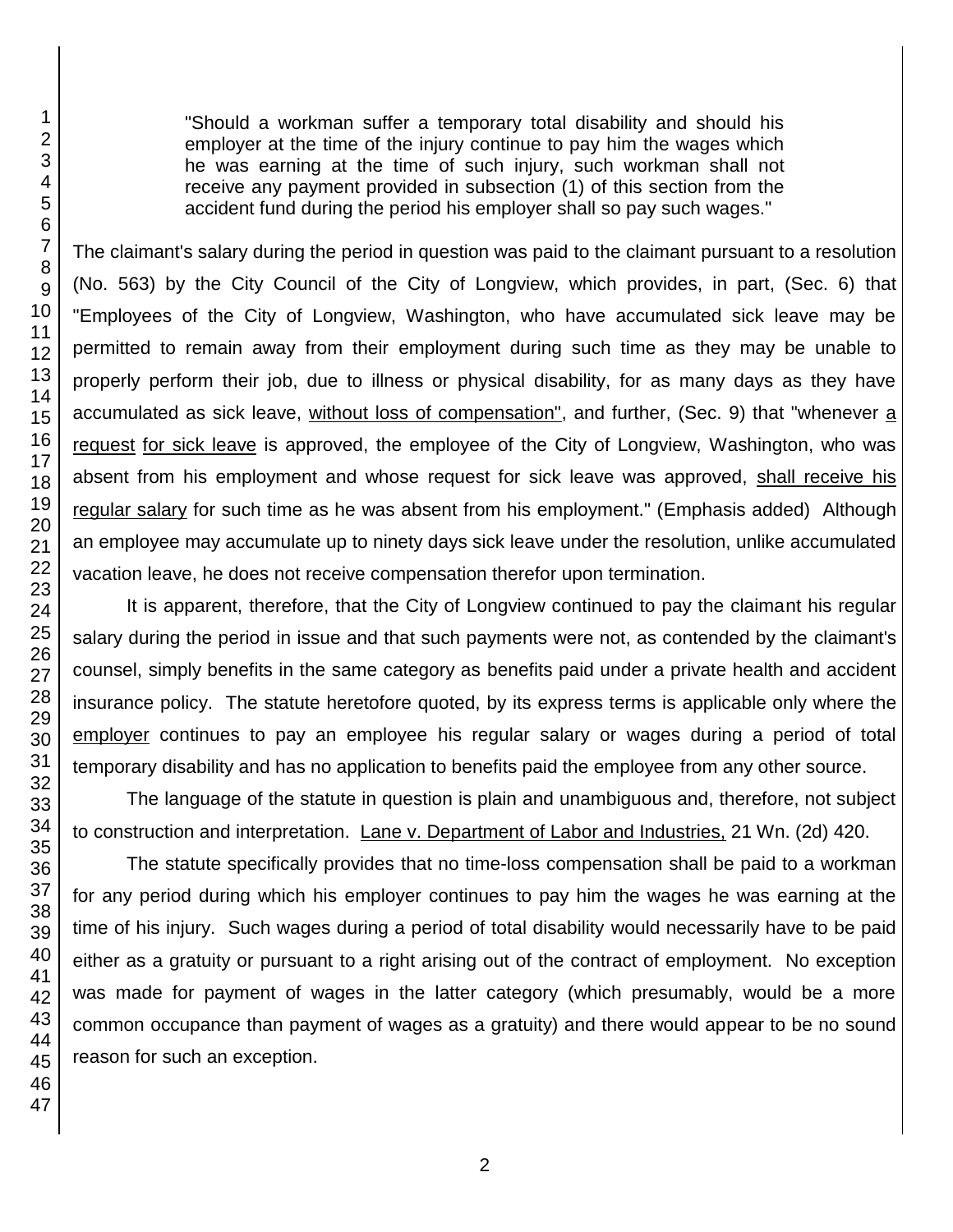To interpret the statute in accordance with the claimant's contention that it is not applicable to the instant case because the salary he received while on sick leave "was paid to him based on his tenure as a city employee and was not money derived from his personal labor" would make it completely meaningless. Obviously, under such an interpretation, no case would ever come within the terms of the statute because if a workman is paid wages for his personal labor, he would not be totally, temporarily disabled and entitled to time-loss compensation in any event. It is a universal rule of statutory construction that "it is the duty of the courts to give such construction to the language of a statute as well make it purposeful and effective, rather than futile and meaningless." Denning v. Quist, 172 Wash. 83.

Finally, it is noted in the instant case that payment of an employee's salary during a period of disability, under the resolution in question, was not automatic, but only on request, or application by the employee. The argument could not, therefore, be advanced that the claimant lost his accumulated sick leave which he otherwise could have used during periods of illness or disability not due to an industrial injury as there was no requirement that he apply for sick leave while incapacitated due to his injury.

We conclude, therefore, that the claimant was not entitled to time-loss compensation during the period in issue and that the supervisor's orders of December 29, 1961, and January 17, 1962, should be sustained.

#### **FINDINGS OF FACT**

After reviewing the entire record herein, the board finds as follows:

1. On August 8, 1958, the claimant, H. B. Whiteside, sustained an injury in the course of his employment as pound master for the City of Longview when a horse which he was exercising fell on him. The claim based thereon was allowed, medical treatment provided, time-loss compensation paid; and on June 8, 1959, the supervisor of industrial insurance issued an order closing the claim with a permanent partial disability award of 20% of the maximum allowable for unspecified disabilities. The claimant appealed to this board on July 31, 1959, and on November 21, 1960, the board issued an order remanding the claim to the department of labor and industries with direction to reopen the claim to pay the claimant an additional permanent partial disability award of 10% of the maximum allowable for unspecified disabilities, and thereupon to close the claim. This additional award was paid pursuant to an order of the supervisor dated January 5, 1961.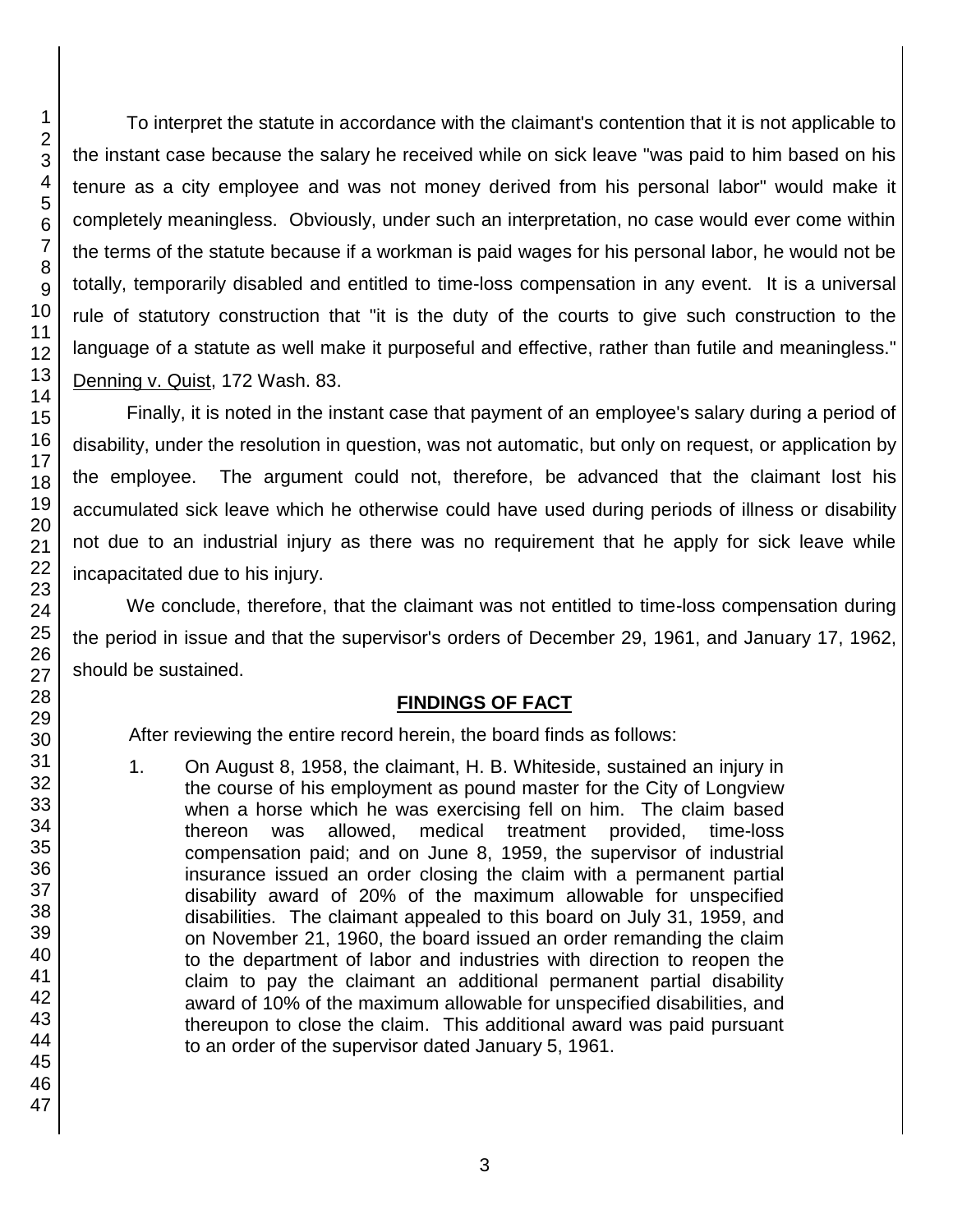- 2. On March 28, 1961, the claimant filed an application to reopen his claim for aggravation of condition and on April 18, 1961, the supervisor entered an order denying his application. On May 5, 1961, the claimant appealed to this board, but on May 31, 1961, the supervisor issued an order holding the order of April 18, 1961, in abeyance pending further investigation. Consequently, the appeal was denied by a board order dated June 1, 1961. On November 21, 1961, the supervisor issued an order setting aside his order of April 18, 1961, and reopening the claim effective March 26, 1961, for treatment only, and effective March 28, 1961, for authorized treatment and further action as indicated.
- 3. On December 6, 1961, the supervisor entered an order awarding the claimant time-loss compensation for the period from August 2, 1961, to December 2, 1961, in the amount of \$936.00. After a protest from the employer, the supervisor issued a further order on December 29, 1961, awarding time-loss for the period October 8, 1961, to December 8, 1961, in the amount of \$468.00 "less previous award...\$936.00", leaving a "balance of overpayment \$468.00". On January 17, 1962, the supervisor issued a further order providing for the payment of time-loss compensation for the period December 8, 1961, to January 8, 1962, in the amount of \$234.00, "less partial overpayment previous award....\$234.00". On January 31, 1962, the claimant appealed to this board from the orders of December 29, 1961, and January 17, 1962, alleging that he was entitled to time-loss compensation for the entire period subsequent to August 2, 1961. On February 15, 1962, the board granted the appeal.
- 4. The claimant was unable to work between August 2, 1961, and October 7, 1961, as the result of conditions related to the industrial injury of August 8, 1958.
- 5. The claimant's employer continued to pay the claimant's regular salary for the period from August 2, 1961, to October 7, 1961, pursuant to a resolution of the City of Longview, Washington, providing that employees may accumulate sick leave of one day for each calendar month of continuous employment and authorizing payment, on approval of a request therefor, if an employee's "regular salary" during periods he is unable to perform his work due to illness or physical disability not in excess of the amount of accumulated sick leave.

#### **CONCLUSIONS OF LAW**

Based on the foregoing findings of fact, the board concludes:

- 1. This board has jurisdiction of the parties and subject matter of this appeal.
- 2. The claimant was not entitled to time-loss compensation for the period from August 2, 1961, to October 7, 1961, under the provisions of R.C.W. 51.32.090 (5).